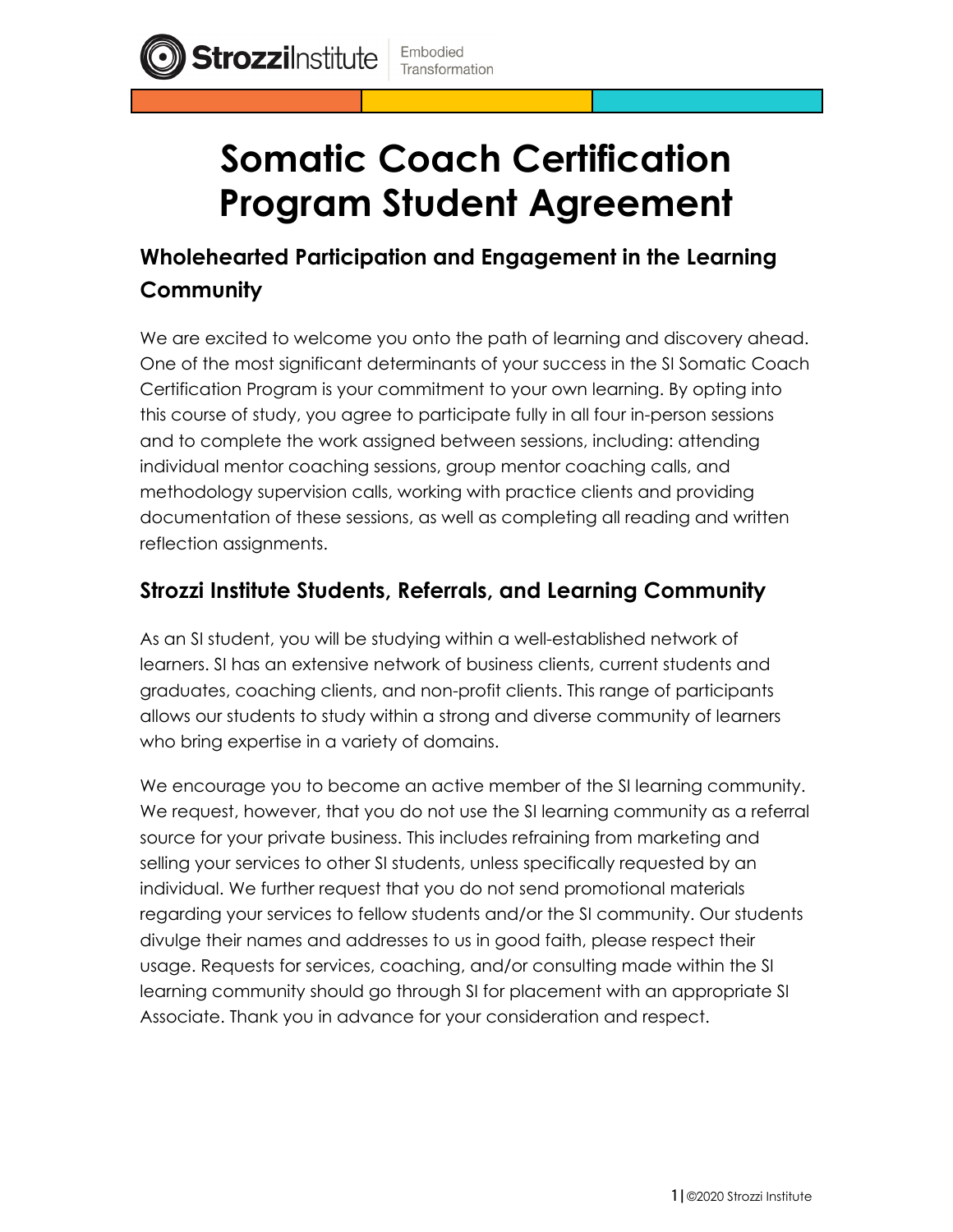## **Keeping Positive and Generative Relationships with SI**

SI is committed to keeping positive and generative relationships with our students and coaches. We are very open to conversations with you about your assessments and any concerns you may have. To keep the integrity of the learning community and a mutually beneficial relationship, we request that you speak to us directly about any ideas or breakdowns you have within the learning community, with SI, or any of our staff or teachers. By speaking to us directly, we can take action to address the situation. Our commitment is to develop long-term relationships with our students and community members in which we can all support each other. We appreciate your participation in generating a positive ethic.

#### **SI Materials and Intellectual Property**

**Strozzilnstitute** 

The materials, practices, and distinctions you learn at SI are the intellectual property of SI. Because you are a student that will be certified through our Certification Program, we understand that you will use the materials of the SI discourse in your professional offer. Once certified, the SI Somatic Coach Certification offers you the use of papers, handouts, practices and distinctions you have learned at SI with your one-on-one clients, and coaching groups of 5 people or less, that are not within the context of an organization or corporation.

In order to respect the discourse and distinctions that SI has developed we ask of you the following:

- Please discuss with SI your usage of the materials, practices and distinctions you learn through this discourse if you desire to use it with groups, in trainings or with companies or organizations. It may be appropriate for you to be in a licensing agreement with SI. Please contact Stephanie Meux [stephanie@strozziinstitute.com](mailto:stephanie@strozziinstitute.com) for further conversation.
- Please respect SI's copyrights, trademarks, written materials and all intellectual property rights. Do not reproduce or distribute SI's materials without the permission of SI.
- Please credit SI where appropriate for developing the Somatic process that you practice. Assign publication credit to SI in proportion to SI's contribution and in accordance with the customary professional publication practices. An SI Logo is available for use.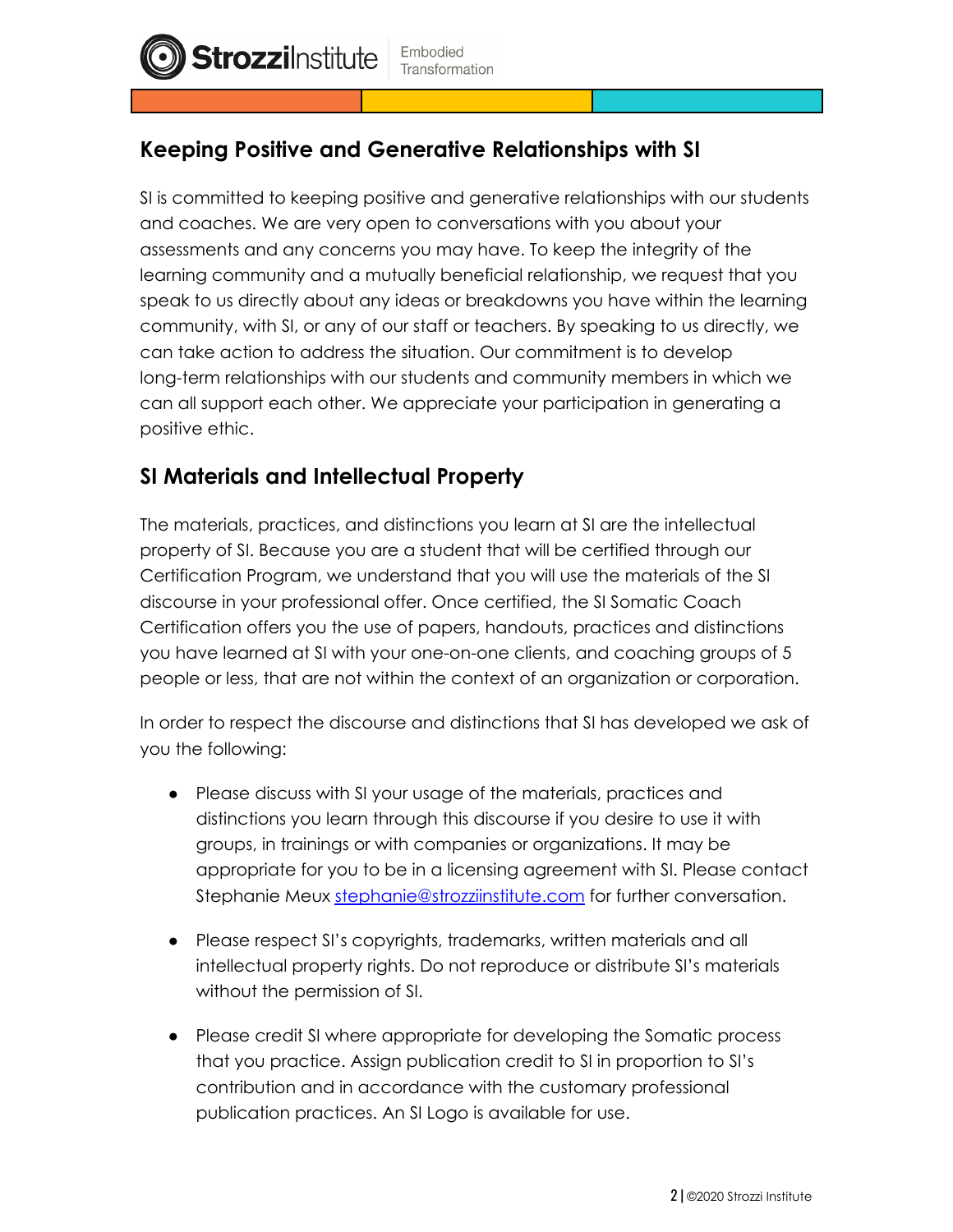

## **Ethics and Standards of SI Certification**

Once SI Certified, you will not condone or engage in discrimination, or refuse professional service to anyone on the basis of race, gender, religion, national origin, age, sexual orientation, disability, socioeconomic or marital status, and will make reasonable efforts to accommodate clients who have physical disabilities.

Do not coach or consult client(s) when under the influence, or when the client is under the influence of alcohol or illegal drugs.

Maintain confidentiality about your client(s) concerns, not revealing any information about your client(s) to other parties, except where permission is given in writing. We will provide you with a Practice Client Agreement to be used with your practice client.

Maintain appropriate professional boundaries and do not engage in sexual relations with client(s) or client's spouse or partner, during the course of the coaching relationship and for 1 year beyond the termination of the coaching agreement.

Wear professional attire when working with client(s), congruent with the usual and customary attire of their cultural and geographical location.

Refer client(s) for other services beyond your own competence as determined by your education, training and experience (e.g. psychotherapy, financial planning, legal advice, etc.)

Consult, associate, and collaborate with other professionals where beneficial to the client, when approved in writing by the client.

Seek appropriate education for your personal and professional development to maintain a high standard of professional competence. Remain abreast of developments in your field.

Our commitment is to support your development in becoming a skilled and competent Somatic Coach. In the case that you do not fulfill the SI standards to be certified as an SI Somatic Coach, you will be given the option to develop a program of study to fulfill these criteria.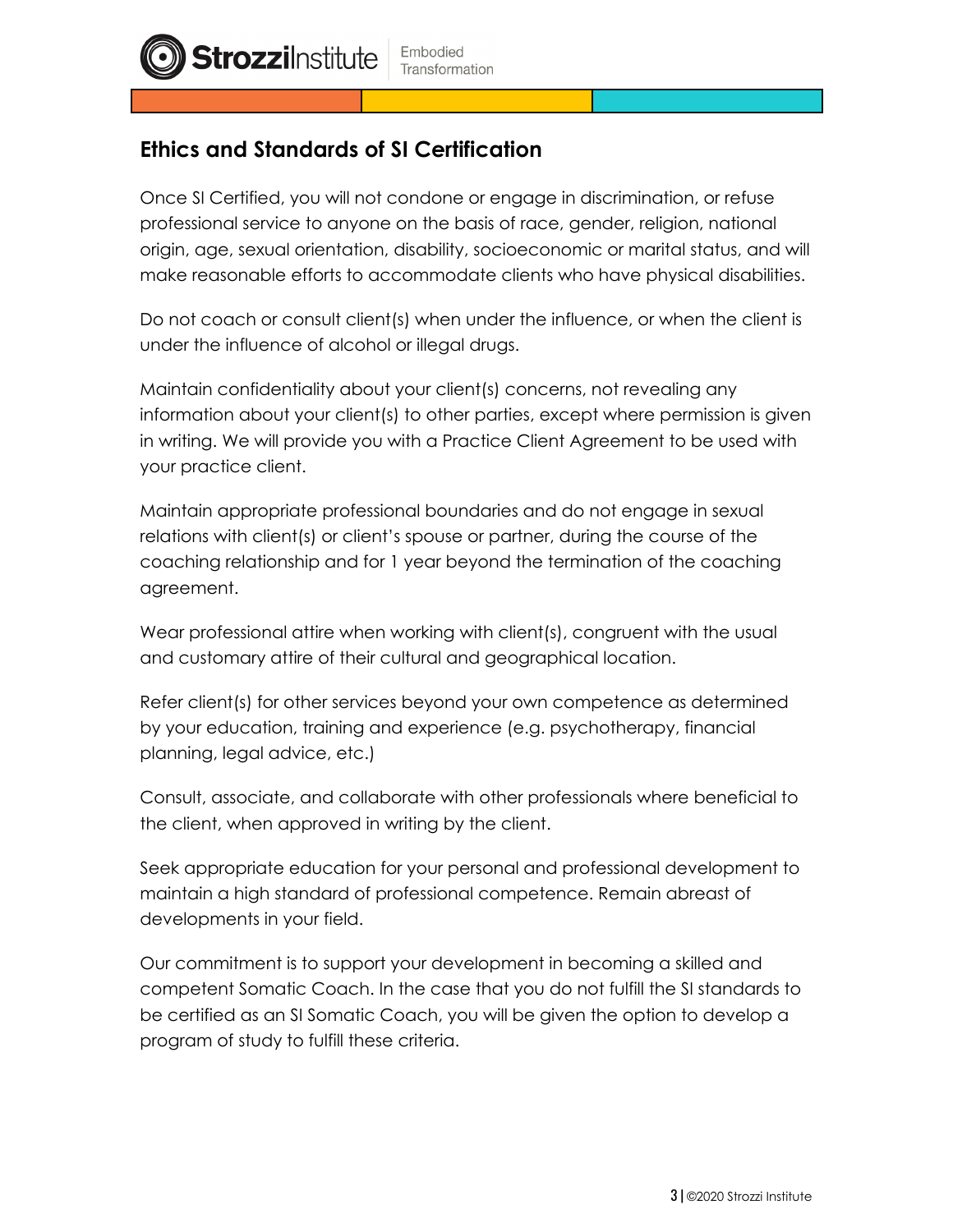# **ICF Accreditation**

**Strozzilnstitute** 

Our Somatic Coach Certification Program (SISC), is designed in alignment with the International Coaching Federation (ICF) criteria. SISC program is ACTP accredited. Students who participate in the ICF add-on will receive163.5 coach training credits. For more information about ICF go to their website at: <http://www.coachfederation.org>

## **ICF Certification**

In the event that a student does not pass the final coaching performance evaluation for the International Coaching Federation, the student will be given the opportunity to re-take the exam one month from the date they were notified that they did not pass. During that month, we encourage you to talk with your Mentor Coach to create a plan that will allow you to successfully pass the re-take. If after a second attempt, your evaluators do not feel that you are demonstrating the competency required for certification, you will be given a grade of "incomplete" and will have two choices:

- You may request a letter from SI stating that you attended all sessions of the program and completed the student contact hours necessary to apply for an ICF credential through the portfolio process. You will receive a letter of completion from SI but not a Strozzi Institute Coaching Certificate.
- You may contract with a credentialed ICF coach at your expense to mentor you and work with you to be able to demonstrate the PCC level competency of the ICF Coaching Core Competencies and retake the final exam within 6 months from the date of your last session. Your instructors will provide you a list of qualified mentor coaches. If you pass the exam, you will receive the Strozzi Institute Coaching Certificate.

The process for becoming an ICF certified coach requires that individuals satisfy a number of requirements, including fulfilling the required hours of instruction through an accredited program, completion of the Coach Knowledge Assessment (CKA) exam, and submitting a Coaching Log demonstrating that you have completed the requisite number of individual coaching hours. Upon accreditation, the SISC will fulfill the educational requirement, however individuals will be responsible for fulfilling and documenting their coaching hours, and completing the CKA independently. In signing this agreement, you acknowledge that you understand that completion of the SISC program does